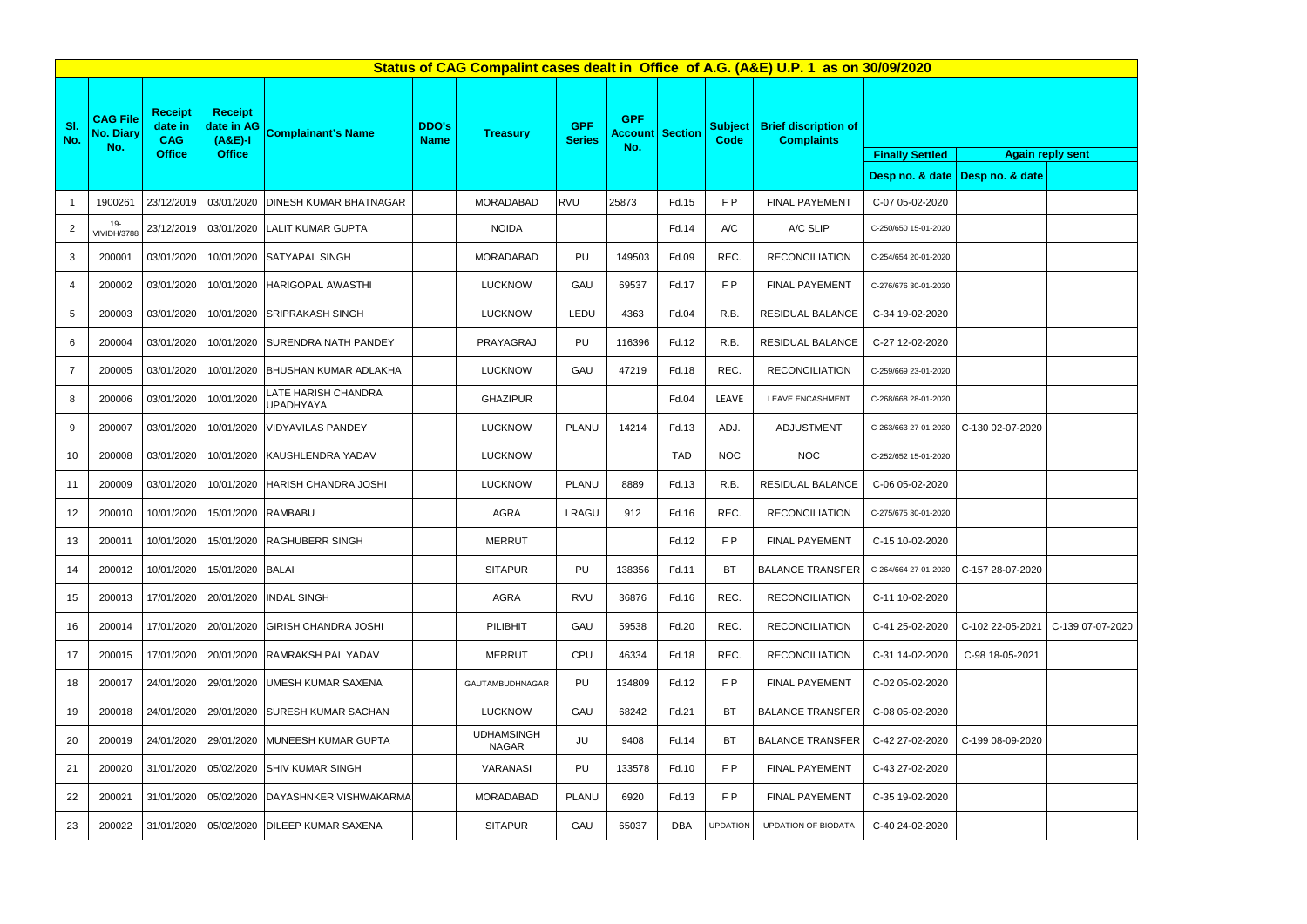| 17-03-2020 | C-151 17-07-2020 |                  |
|------------|------------------|------------------|
| 30-04-2020 | C-197 04-09-2020 |                  |
| 22-04-2020 |                  |                  |
| 04-05-2020 | C-223 25-09-2020 |                  |
| 08-05-2020 |                  |                  |
| 17-03-2020 |                  |                  |
| 06-05-2020 |                  |                  |
| 27-04-2020 |                  |                  |
| 30-04-2020 | C-206 11-09-2020 |                  |
| 27-04-2020 |                  |                  |
| 22-04-2020 | C-214 14-09-2020 |                  |
| 19-03-2020 |                  |                  |
| 22-04-2020 |                  |                  |
| 30-04-2020 |                  |                  |
| 17-03-2020 | C-154 22-07-2020 |                  |
| 16-03-2020 |                  |                  |
| 13-03-2020 |                  |                  |
| 80-04-2020 |                  |                  |
| 06-05-2020 |                  |                  |
| 30-04-2020 |                  |                  |
| 13-05-2020 |                  |                  |
| 04-05-2020 |                  |                  |
| 13-05-2020 | C-186 04-09-2020 | C-225 25-09-2020 |
| 30-04-2020 |                  |                  |
| 12-05-2020 |                  |                  |
| 22-05-2020 | C-143 16-07-2020 |                  |
| 08-06-2020 | C-215 14-09-2020 |                  |
| 11-06-2020 |                  |                  |
|            |                  |                  |

| 24 | 200023 | 14/02/2020 | 24/02/2020 | <b>GIRIJA SHANKER</b>                | <b>JHANSI</b>                       | LEU          | 10132  | Fd.07 | <b>BT</b> | <b>BALANCE TRANSFER</b> | C-52 17-03-2020  | C-151 17-07-2020 |                  |
|----|--------|------------|------------|--------------------------------------|-------------------------------------|--------------|--------|-------|-----------|-------------------------|------------------|------------------|------------------|
| 25 | 200024 | 14/02/2020 | 24/02/2020 | RAMMURTI KANAUJIYA                   | <b>FATEHPUR</b>                     | PU           | 130439 | Fd.12 | R.B.      | <b>RESIDUAL BALANCE</b> | C-72 30-04-2020  | C-197 04-09-2020 |                  |
| 26 | 200025 | 14/02/2020 | 24/02/2020 | VISHESHWAR DAYAL YADAV               | ALLAHABAD                           | PU           | 13394  | Fd.12 | R.B.      | <b>RESIDUAL BALANCE</b> | C-62 22-04-2020  |                  |                  |
| 27 | 200026 | 14/02/2020 | 24/02/2020 | VINOD KUMAR JAIN                     | ALIGARH                             | RVU          | 40302  | Fd.16 | REC.      | <b>RECONCILIATION</b>   | C-82 04-05-2020  | C-223 25-09-2020 |                  |
| 28 | 200027 | 14/02/2020 | 24/02/2020 | <b>KHACHERMAL</b>                    | MATHURA                             | <b>RVU</b>   | 8590   | Fd.15 | FP        | FINAL PAYEMENT          | C-87 08-05-2020  |                  |                  |
| 29 | 200028 | 14/02/2020 | 24/02/2020 | VINOD KUMAR TOMAR                    | AGRA                                | <b>RVU</b>   | 45961  | Fd.16 | REC.      | <b>RECONCILIATION</b>   | C-54 17-03-2020  |                  |                  |
| 30 | 200029 | 25/02/2020 | 03/03/2020 | <b>SUBHASH</b>                       | MUZAFFARNAGAR                       | <b>RVU</b>   | 32702  | Fd.15 | F P       | <b>FINAL PAYEMENT</b>   | C-84 06-05-2020  |                  |                  |
| 31 | 200030 | 25/02/2020 | 03/03/2020 | <b>VIRENDRA KUMAR SINGH</b>          | MATHURA                             | STU          | 10603  | Fd.06 | REC.      | <b>RECONCILIATION</b>   | C-68 27-04-2020  |                  |                  |
| 32 | 200031 | 25/02/2020 | 03/03/2020 | <b>PRATAP SINGH</b>                  | MATHURA                             | CPU          | 50893  | Fd.21 | FP        | <b>FINAL PAYEMENT</b>   | C-78 30-04-2020  | C-206 11-09-2020 |                  |
| 33 | 200032 | 25/02/2020 | 03/03/2020 | VIRENDRA KUMAR                       | <b>LUCKNOW</b>                      | GAU          | 63889  | Fd.17 | REC.      | <b>RECONCILIATION</b>   | C-69 27-04-2020  |                  |                  |
| 34 | 200033 | 25/02/2020 | 03/03/2020 | <b>SANJEEV KUMAR GAUTAM</b>          | HARIDWAR,                           | GAU          | 74336  | Fd.20 | REC.      | <b>RECONCILIATION</b>   | C-66 22-04-2020  | C-214 14-09-2020 |                  |
| 35 | 200034 | 25/02/2020 | 03/03/2020 | LATE VINEET KUMAR DIXIT              | <b>FIROZABAD</b>                    | COEDU        | 17173  | Fd.04 | REC.      | <b>RECONCILIATION</b>   | C-60 19-03-2020  |                  |                  |
| 36 | 200035 | 25/02/2020 | 03/03/2020 | <b>MALKHAN SINGH</b>                 | <b>TEHRI GARWAL</b>                 | COEDU        | 2395   | Fd.04 | BT.       | <b>BALANCE TRANSFER</b> | C-65 22-04-2020  |                  |                  |
| 37 | 200036 | 25/02/2020 | 03/03/2020 | JITENDRA KUMAR GERG                  | MERRUT                              | LEDU         | 5446   | Fd.05 | FP        | FINAL PAYEMENT          | C-73 30-04-2020  |                  |                  |
| 38 | 200037 | 25/02/2020 | 03/03/2020 | NIRANJAN PRASAD<br><b>SRIVASTAVA</b> | <b>BAHRAICH</b>                     | <b>RVU</b>   | 28683  | Fd.16 | REC.      | <b>RECONCILIATION</b>   | C-53 17-03-2020  | C-154 22-07-2020 |                  |
| 39 | 200038 | 25/02/2020 | 03/03/2020 | <b>CHAVI LAL SUMAN</b>               | <b>LALITPUR</b>                     | JEDU         | 2751   | Fd.05 | REC.      | <b>RECONCILIATION</b>   | C-51 16-03-2020  |                  |                  |
| 40 | 200039 | 13/03/2020 | 18/03/2020 | <b>ANIL KUMAR</b>                    | <b>LUCKNOW</b>                      | <b>RTU</b>   | 6834   | Fd.14 | FP        | <b>FINAL PAYEMENT</b>   | C-49 13-03-2020  |                  |                  |
| 41 | 200040 | 13/03/2020 | 18/03/2020 | LATE BHAGWAN DAS                     | <b>JHANSI</b>                       | RVU          | 29063  | Fd.15 | F P       | <b>FINAL PAYEMENT</b>   | C-80 30-04-2020  |                  |                  |
| 42 | 200041 | 13/03/2020 | 18/03/2020 | BHANU PRATAP SINGH                   | <b>SULTANPUR</b>                    | FEDU         | 2655   | Fd.03 | REC.      | <b>RECONCILIATION</b>   | C-86 06-05-2020  |                  |                  |
| 43 | 200042 | 13/03/2020 | 18/03/2020 | PRATAP SINGH BHADAURIYA              | <b>JHANSI</b>                       | GAU          | 71545  | Fd.21 | R.B.      | <b>RESIDUAL BALANCE</b> | C-79 30-04-2020  |                  |                  |
| 44 | 200043 | 13/03/2020 | 18/03/2020 | <b>SMT. MANJU RANI SHARMA</b>        | <b>MATHURA</b>                      | <b>STEXU</b> | 9340   | Fd.06 | R.B.      | RESIDUAL BALANCE        | C-93 13-05-2020  |                  |                  |
| 45 | 200044 | 13/03/2020 | 18/03/2020 | <b>HARPAL SINGH</b>                  | <b>AMROHA</b><br>JP<br><b>NAGAR</b> | <b>BEDU</b>  | 5333   | Fd.05 | F P       | <b>FINAL PAYEMENT</b>   | C-83 04-05-2020  |                  |                  |
| 46 | 200045 | 13/03/2020 | 18/03/2020 | <b>RAJENDRA PAL SINGH</b>            | <b>GONDA</b>                        | PU           | 62784  | Fd.10 | R.B.      | <b>RESIDUAL BALANCE</b> | C-94 13-05-2020  | C-186 04-09-2020 | C-225 25-09-2020 |
| 47 | 200046 | 13/03/2020 | 18/03/2020 | <b>SANJAY BABU</b>                   | MERRUT                              | CPU          | 56576  | Fd.18 | <b>BT</b> | <b>BALANCE TRANSFER</b> | C-76 30-04-2020  |                  |                  |
| 48 | 200047 | 13/03/2020 | 18/03/2020 | <b>RAMESH CHANDRA</b>                | <b>BASTI</b>                        | LRGU         | 2434   | Fd.15 | REC.      | <b>RECONCILIATION</b>   | C-92 12-05-2020  |                  |                  |
| 49 | 200048 | 19/03/2020 | 24/04/2020 | <b>VIRENDRA PAL</b>                  | BARABANKI                           | PLANU        | 6635   | Fd.13 | FP        | FINAL PAYEMENT          | C-101 22-05-2020 | C-143 16-07-2020 |                  |
| 50 | 200050 | 29/04/2020 | 26/05/2020 | <b>KRISHNA</b>                       | <b>JHANSI</b>                       | LRJU         | 1761   | Fd.15 | F P       | FINAL PAYEMENT          | C-109 08-06-2020 | C-215 14-09-2020 |                  |
| 51 | 200051 | 29/04/2020 | 28/05/2020 | <b>PRAMOD KUMAR DIXIT</b>            | <b>LUCKNOW</b>                      | PU           | 131953 | Fd.11 | FP        | FINAL PAYEMENT          | C-111 11-06-2020 |                  |                  |
|    |        |            |            |                                      |                                     |              |        |       |           |                         |                  |                  |                  |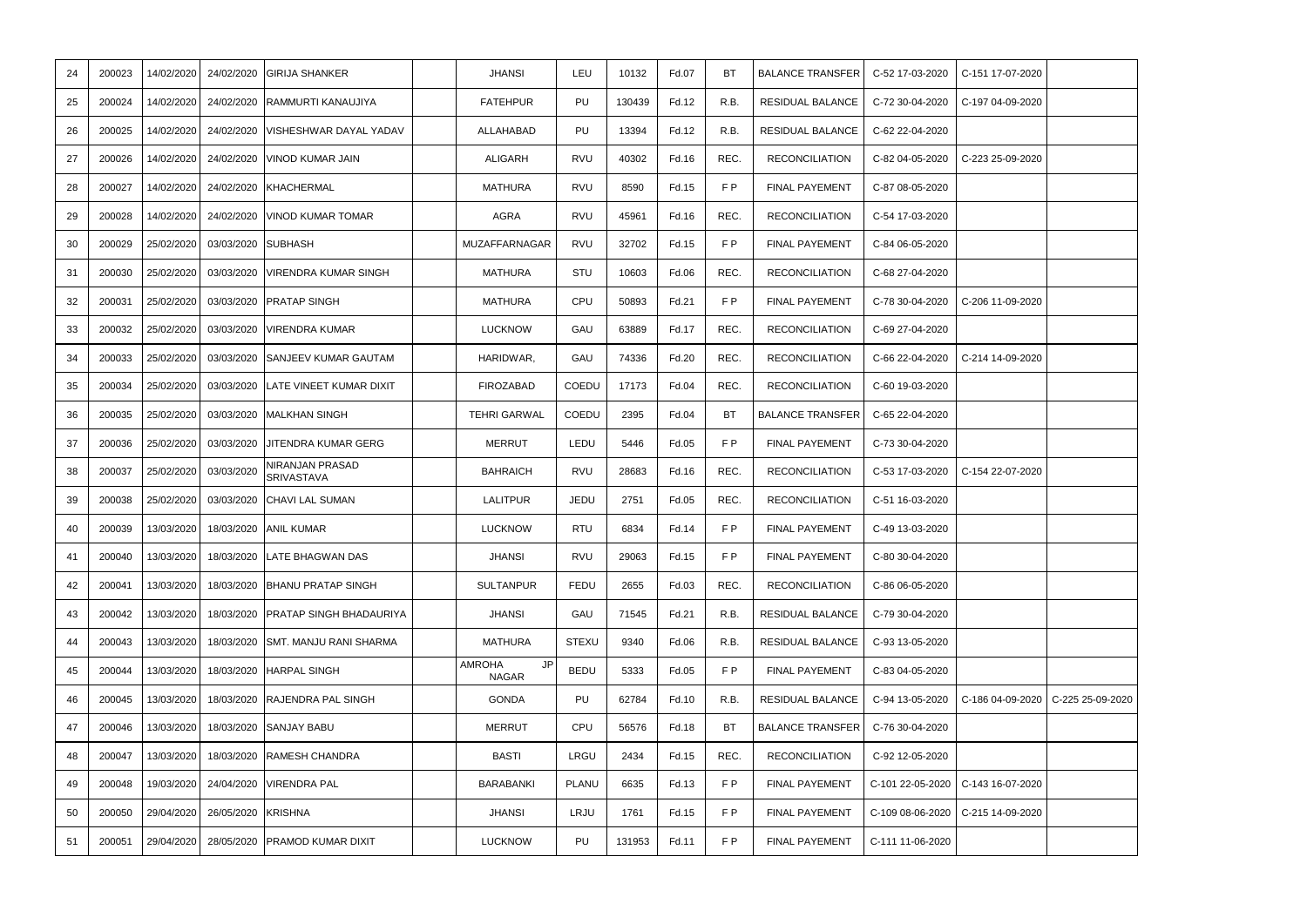| 52 | 200052 | 26/05/2020 | 02/06/2020 | <b>JAGAT BAHADUR</b>               | PRAYAGRAJ        | LRAU        | 2669   | Fd.16 | R.B.           | RESIDUAL BALANCE        | C-148 17-07-2020 |                   |  |
|----|--------|------------|------------|------------------------------------|------------------|-------------|--------|-------|----------------|-------------------------|------------------|-------------------|--|
| 53 | 200053 | 28/05/2020 | 10/06/2020 | <b>RAJKUMAR GAUD</b>               | <b>MEERUT</b>    | CPU         | 64915  | Fd.18 | FP             | <b>FINAL PAYEMENT</b>   | C-118 18-06-2020 |                   |  |
| 54 | 200054 | 28/05/2020 |            | 10/06/2020 ABHAY KUMAR SAXENA      | <b>LUCKNOW</b>   | <b>NEU</b>  | 2307   | Fd.11 | REC.           | <b>RECONCILIATION</b>   | C-146 17-07-2020 |                   |  |
| 55 | 200056 | 08/06/2020 | 16/06/2020 | KAMAL KISHORE SAXENA               | <b>BADAUN</b>    | <b>BEDU</b> | 2593   | Fd.04 | REC.           | <b>RECONCILIATION</b>   | C-142 10-07-2020 |                   |  |
| 56 | 200058 | 08/06/2020 |            | 22/06/2020 ARUN KUMAR SINGH        | <b>BAHRAICH</b>  | PU          | 139491 | Fd.10 | F P            | <b>FINAL PAYEMENT</b>   | C-158 30-07-2020 |                   |  |
| 57 | 200059 | 26/06/2020 |            | 08/07/2020 SUBHAWATI DIXIT         | <b>SULTANPUR</b> |             |        | Fd.01 | <b>PENSION</b> | <b>PENSION</b>          | C-153 17-07-2020 |                   |  |
| 58 | 200060 | 26/06/2020 |            | 08/07/2020 USHA GUPTA              | <b>LUCKNOW</b>   | <b>RTU</b>  | 6460   | Fd.14 | FP             | <b>FINAL PAYEMENT</b>   | C-159 30-07-2020 |                   |  |
| 59 | 200061 | 26/06/2020 |            | 08/07/2020 JASWANT SINGH           | GAZIABAD         | <b>RVU</b>  | 31638  | Fd.15 | REC.           | <b>RECONCILIATION</b>   | C-177 26-08-2020 | C-226 25-09-2020  |  |
| 60 | 200062 | 09/07/2020 |            | 22/07/2020 CHANDRVEER VERMA        | , RAIBARELY      |             | 25799  | Fd.03 | FP             | <b>FINAL PAYEMENT</b>   | C-179 31-08-2020 | $C-22425-09-2020$ |  |
| 61 | 200063 | 09/07/2020 | 22/07/2020 | MD. IQBAL KHAN                     | JALAUN           | CPU         | 49702  | Fd.21 | REC.           | <b>RECONCILIATION</b>   | C-174 25-08-2020 |                   |  |
| 62 | 200064 | 09/07/2020 | 22/07/2020 | RAJEEV KUMAR<br><b>MAHESHWARI</b>  | <b>HATRAS</b>    | <b>RVU</b>  | 31049  | Fd.16 | F P            | <b>FINAL PAYEMENT</b>   | C-168 13-08-2020 |                   |  |
| 63 | 200065 | 09/07/2020 | 22/07/2020 | LAJJARAM                           | <b>HARHRAS</b>   | RVU         | 37418  | Fd.16 | REC.           | <b>RECONCILIATION</b>   | C-187 04-09-2020 |                   |  |
| 64 | 200066 | 09/07/2020 | 22/07/2020 | <b>SANJEEV KUMAR GERG</b>          | <b>BIJNORE</b>   | GAU         | 70381  | Fd.21 | ADJ.           | <b>ADJUSTMENT</b>       | C-176 25-08-2020 |                   |  |
| 65 | 200067 | 09/07/2020 | 22/07/2020 | <b>SUKHRAM</b>                     | FAIZABAD         | GAU         | 63942  | Fd.19 | REC.           | <b>RECONCILIATION</b>   | C-172 20-08-2020 |                   |  |
| 66 | 200068 | 09/07/2020 |            | 22/07/2020 MADAN GOPAL VERMA       | MORADABAD        | CPU         | 36331  | Fd.20 | ADJ.           | ADJUSTMENT              | C-158 30-07-2020 |                   |  |
| 67 | 200069 | 19/07/2020 | 05/08/2020 | <b>BRIJ KISHORE TAGORE</b>         | <b>MERRUT</b>    | PLANU       | 3899   | Fd.13 | REC.           | <b>RECONCILIATION</b>   | C-193 04-09-2020 |                   |  |
| 68 | 200070 | 19/07/2020 | 05/08/2020 | <b>VIJENDRA PAL SINGH</b>          | MORADABAD        |             |        | Fd.08 | F P            | <b>FINAL PAYEMENT</b>   | C-171 20-08-2020 |                   |  |
| 69 | 200071 | 19/07/2020 |            | 05/08/2020 JITENDRA KUMAR          | MUZAFFARNAGAR    | COEDU       | 11759  | DBA   | A/C NO         | A/C NO                  | C-188 04-09-2020 |                   |  |
| 70 | 200072 | 17/08/2020 |            | 19/08/2020 JAGAT NARAYAN SINGH     | <b>GHAZIPUR</b>  | <b>INDU</b> | 5659   | Fd.14 | REC.           | <b>RECONCILIATION</b>   | C-221 22-09-2020 |                   |  |
| 71 | 200073 | 07/08/2020 | 13/08/2020 | <b>JITENDRA SINGH CHAUHAN</b>      | RAIBARELI        | PU          | 131933 | Fd.11 | ADJ.           | ADJUSTMENT              | C-195 04-09-2020 |                   |  |
| 72 | 200074 | 07/08/2020 |            | 13/08/2020 ASHOK KUMAR             | <b>SITAPUR</b>   | RVU         | 33255  | Fd.16 | ADJ.           | <b>ADJUSTMENT</b>       | C-198 04-09-2020 |                   |  |
| 73 | 200075 | 07/08/2020 |            | 13/08/2020 RAJESH KUMAR SRIVASTAVA | SIDHARTH NAGAR   | GEDU        | 2358   | Fd.05 | REC.           | <b>RECONCILIATION</b>   | C-190 04-09-2020 |                   |  |
| 74 | 200076 | 07/08/2020 | 13/08/2020 | <b>RAJENDRA SINGH</b>              | KANNAUJ          |             |        | Fd.15 | OTH            | <b>OTHER</b>            | C-192 04-09-2020 |                   |  |
| 75 | 200077 | 07/08/2020 | 13/08/2020 | <b>VINOD KUMAR</b>                 | <b>JHANSI</b>    | <b>BEDU</b> | 5029   | Fd.04 | REC.           | <b>RECONCILIATION</b>   | C-175 28-08-2020 |                   |  |
| 76 | 200078 | 17/08/2020 |            | 18/08/2020 GOPAL KRISHN AMISHRA    |                  |             |        | Fd.18 | F P            | FINAL PAYEMENT          | C-203 09-09-2020 |                   |  |
| 77 | 200079 | 17/08/2020 |            | 19/08/2020 ASHOK KUMAR             | <b>LUCKNOW</b>   | GAU         | 64357  | Fd.20 | BT             | <b>BALANCE TRANSFER</b> | C-212 14-09-2020 |                   |  |
| 78 | 200081 | 17/08/2020 |            | 19/08/2020 JITENDRA KUMAR GERG     | <b>MERRUT</b>    | LEDU        | 5446   | Fd.05 | R.B.           | RESIDUAL BALANCE        | C-184 31-08-2020 |                   |  |
| 79 | 200082 | 17/08/2020 | 19/08/2020 | MAHENDRA SINGH                     | GAUTAMBUDHNAGAR  | JU          | 5138   | Fd.14 | F P            | FINAL PAYEMENT          | C-222 22-09-2020 |                   |  |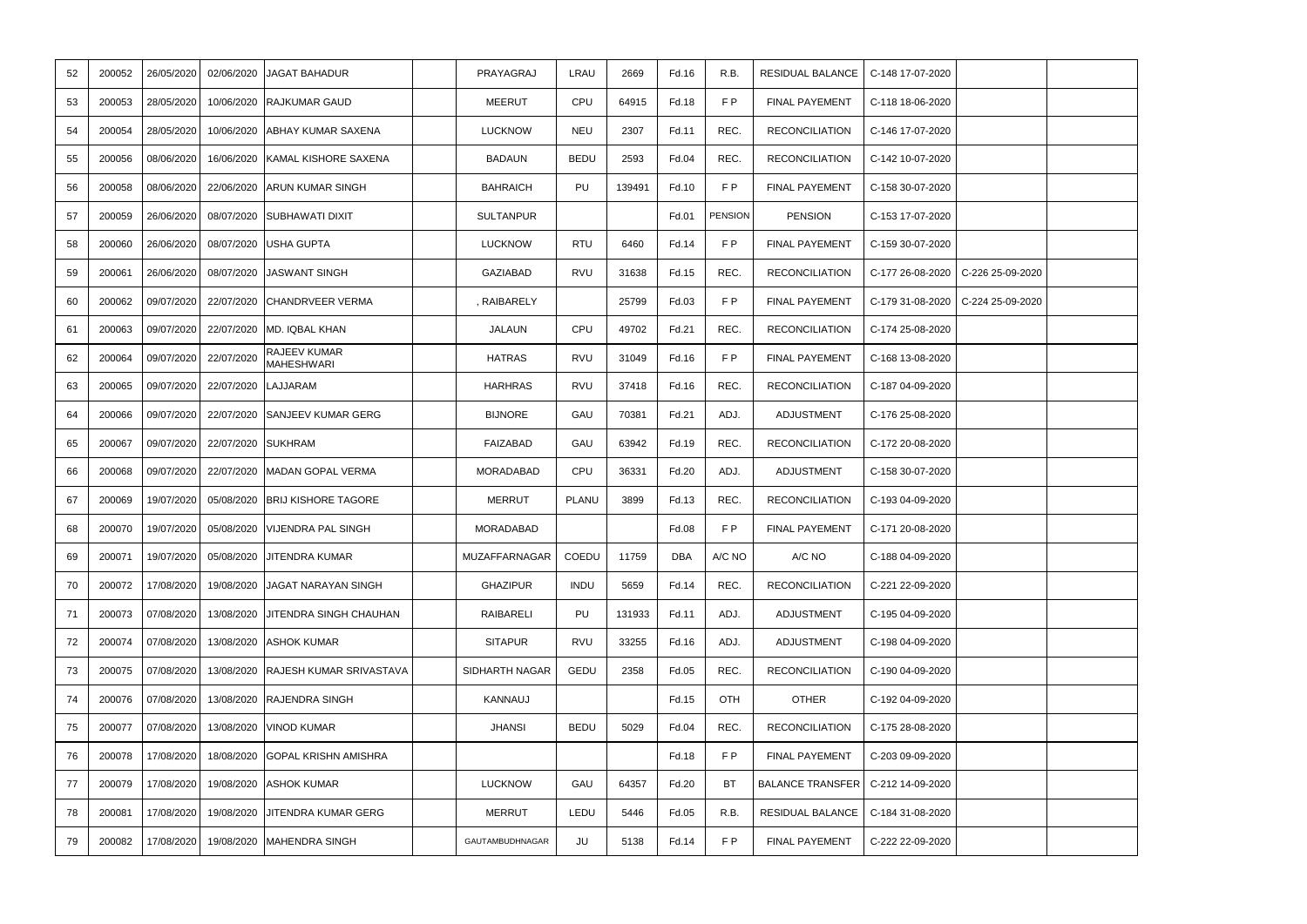| 80  | 200083  | 26/08/2020 | 31/08/2020 JAYDRATH |                              | SHAJAHANPUR         | <b>RVU</b>   | 33577  | Fd.15      | REC.        | <b>RECONCILIATION</b>                 | C-210 14-09-2020     |  |
|-----|---------|------------|---------------------|------------------------------|---------------------|--------------|--------|------------|-------------|---------------------------------------|----------------------|--|
| 81  | 200084  | 26/08/2020 | 31/08/2020          | R.R.SINGH                    | <b>JHANSI</b>       | GAU          | 66583  | Fd.21      | ADJ.        | ADJUSTMENT                            | C-228 25-09-2020     |  |
| 82  | 200085  | 26/08/2020 | 31/08/2020          | MD. ARIF                     | <b>LUCKNOW</b>      | CPU          | 36326  | Fd.21      | ADJ.        | ADJUSTMENT                            | C-229 28-09-2020     |  |
| 83  | 200086  | 26/08/2020 |                     | 31/08/2020 JITENDRA KUMAR    | <b>LUCKNOW</b>      | COEDU        | 11759  | <b>DBA</b> | A/C NO      | A/C NO                                | C-188 04-09-2020     |  |
| 84  | 200087  | 27/08/2020 | 04/09/2020          | <b>RAJKUMAR</b>              | <b>BULANDSHAHAR</b> | CPU          | 28885  | Fd.18      | <b>BT</b>   | <b>BALANCE TRANSFER UNDER PROCESS</b> |                      |  |
| 85  | 200088  | 27/08/2020 | 04/09/2020 MD. ARIF |                              | <b>LUCKNOW</b>      | CPU          | 36326  | Fd.19      | <b>BT</b>   | BALANCE TRANSFER   C-229 28-09-2020   |                      |  |
| 86  | 200089  | 27/08/2020 | 04/09/2020          | <b>DINESH TEWARY</b>         | FAIZABAD            | FEDU         | 2686   | Fd.05      | R.B.        | RESIDUAL BALANCE                      | C-207 11-09-2020     |  |
| 87  | 200090  | 27/08/2020 | 04/09/2020          | <b>LAL SINGH</b>             | SAHARANPUR          |              |        | Fd.05      | REC.        | <b>RECONCILIATION</b>                 | <b>UNDER PROCESS</b> |  |
| 88  | 200091  | 27/08/2020 |                     | 04/09/2020 SITARAM YADAV     | <b>GORAKHPUR</b>    | CPU          | 40321  | Fd.21      | FP          | <b>FINAL PAYEMENT</b>                 | C-232 28-09-2020     |  |
| 89  | 200092  | 27/08/2020 | 04/09/2020          | <b>NAREBDRA KUMAR PANDEY</b> | <b>MAINPUARI</b>    |              |        | <b>DBA</b> | ALLOT.      | NEW GPF A/C NO.                       | C-217 16-09-2020     |  |
| 90  | 200093  | 27/08/2020 | 04/09/2020          | <b>BHAGWAN SAHAY SHARMA</b>  | <b>MATHURA</b>      | GEDU         | 3029   | Fd.03      | REC.        | <b>RECONCILIATION</b>                 | <b>UNDER PROCESS</b> |  |
| 91  | 200094  | 27/08/2020 |                     | 04/09/2020 ASGAR HUSAIN      | <b>BASTI</b>        | LRGU         | 2481   | Fd.15      | F P         | FINAL PAYEMENT                        | C-220 21-09-2020     |  |
| 92  | 200095  | 23/09/2020 | 03/09/2020          | <b>RAJMANI SINGH</b>         | VARANASI            | <b>NEU</b>   | 434    | Fd.10      | FP          | <b>FINAL PAYEMENT</b>                 | <b>UNDER PROCESS</b> |  |
| 93  | 200096  | 23/09/2020 |                     | 03/09/2020 JAWAHAR LAL YADAV | BARABANKI           | PLANU        | 2900   | Fd.13      | FP          | FINAL PAYEMENT                        | <b>UNDER PROCESS</b> |  |
| 94  | 200097  | 23/09/2020 | 03/09/2020          | NAZRUL HASSAN                | <b>LUCKNOW</b>      | PU           | 124147 | Fd.11      | REC.        | <b>RECONCILIATION</b>                 | <b>UNDER PROCESS</b> |  |
| 95  | 200098  | 09/09/2020 | 16/09/2020          | KAMLESH KUMAR JAIN           | <b>LUCKNOW</b>      | GAU          | 73534  | Fd.17      | F P         | <b>FINAL PAYEMENT</b>                 | C-227 25-09-2020     |  |
| 96  | 200099  | 23/09/2020 | 07/09/2020          | <b>KAUSHAL KUMAR PANDEY</b>  | <b>BASTI</b>        | <b>RVU</b>   | 36410  | Fd.15      | REC.        | <b>RECONCILIATION</b>                 | <b>UNDER PROCESS</b> |  |
| 97  | 200100  | 23/09/2020 | 07/09/2020          | MAHESH CHANDRA               | <b>BIJNORE</b>      | COEDU        | 12333  | Fd.04      | ADJ.        | ADJUSTMENT                            | C-231 28-09-2020     |  |
| 98  | 2000101 | 23/09/2020 | 07/09/2020          | <b>LATE ALOK KUMAR</b>       | <b>MEERUT</b>       | CPU          | 44888  | Fd.18      | REC.        | <b>RECONCILIATION</b>                 | C-233 29-09-2020     |  |
| 99  | 2000102 | 23/09/2020 | 07/09/2020          | <b>SHIVENDRA KUMAR SINGH</b> | <b>BASTI</b>        | <b>MTEDU</b> | 5113   | Fd.03      | REC.        | <b>RECONCILIATION</b>                 | <b>UNDER PROCESS</b> |  |
| 100 | 2000103 | 23/09/2020 | 07/09/2020          | <b>KISHORI LAL</b>           | MERRUT              | PLANU        | 3343   | Fd.13      | REC.        | <b>RECONCILIATION</b>                 | <b>UNDER PROCESS</b> |  |
| 101 | 2000104 | 23/09/2020 | 07/09/2020          | MANSOOR AHMEND               | <b>FIROZABAD</b>    | GAU          | 76713  | Fd.20      | ADJ.        | <b>ADJUSTMENT</b>                     | <b>UNDER PROCESS</b> |  |
| 102 | 2000105 | 23/09/2020 | 07/09/2020          | <b>RAJPAL SINGH</b>          | <b>GHAZIABAD</b>    |              |        | <b>TAD</b> | <b>NOC</b>  | <b>NOC</b>                            | C-237 30-09-2020     |  |
| 103 | 2000106 | 23/09/2020 | 07/09/2020          | RAM SHIROMANI MISHRA         | PRATAPGARH          | CPU          | 49750  | Fd.17      | R.B.        | RESIDUAL BALANCE   UNDER PROCESS      |                      |  |
| 104 | 2000107 | 23/09/2020 | 07/09/2020          | <b>RAJ BAHADUR YADAV</b>     | PRAYAGRAJ           |              |        | <b>TAD</b> | <b>NOC</b>  | <b>NOC</b>                            | C-236 30-09-2020     |  |
| 105 | 2000108 | 23/09/2020 | 21/09/2020          | <b>SUBHASH CHANDRA</b>       | D.M. BASTI          | CPU          | 38884  | Fd.15      | REC.        | <b>RECONCILIATION</b>                 | <b>UNDER PROCESS</b> |  |
| 106 | 2000109 | 23/09/2020 |                     | 21/09/2020 SUBHASH CHANDRA   | D.M. BASTI          | LRGU         | 2484   | Fd.15      | REC.        | <b>RECONCILIATION</b>                 | <b>UNDER PROCESS</b> |  |
| 107 | 2000110 | 23/09/2020 | 21/09/2020          | <b>DILSHAD MAZEED</b>        | BARABANKI           | CPU          | 2359   | Fd.20      | <b>NAME</b> | NAME CORRECTION   UNDER PROCESS       |                      |  |